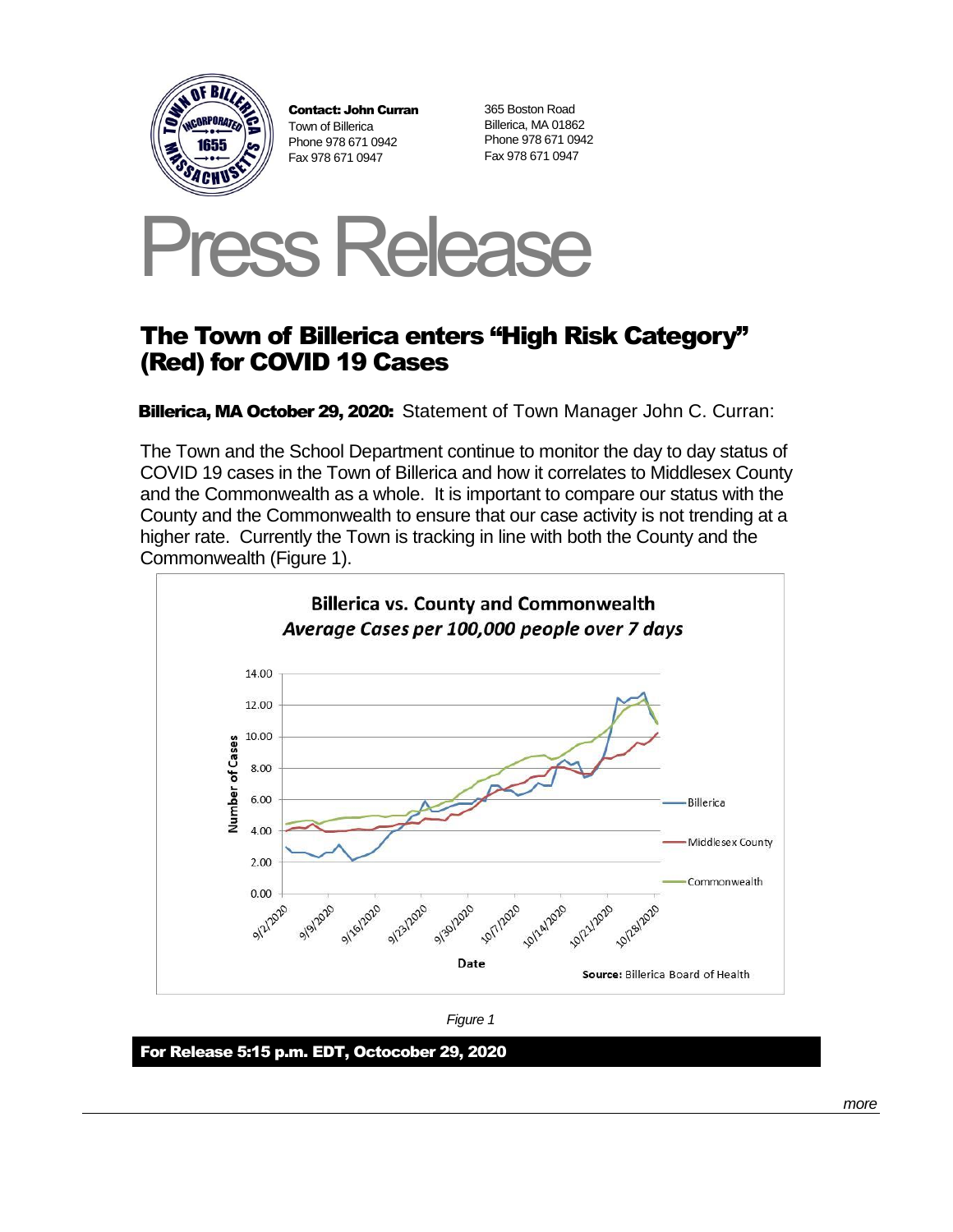## Page 2

The Town also tracks influences of specific populations on the number of cases. Like many Communities, Billerica has several Long-Term Care Facilities. Unlike most communities, Billerica has the Middlesex House of Correction in Town. These two closed communities can have significant impact on the degree of Community Spread in the Town. At the present time there is no influence from these populations on active cases in Town. However, back in April and May these populations were influencing the number of cases – sometimes significantly as seen in (Figure 2).



*Figure 2*

## For Release 8:15 p.m. EDT, October 29, 2020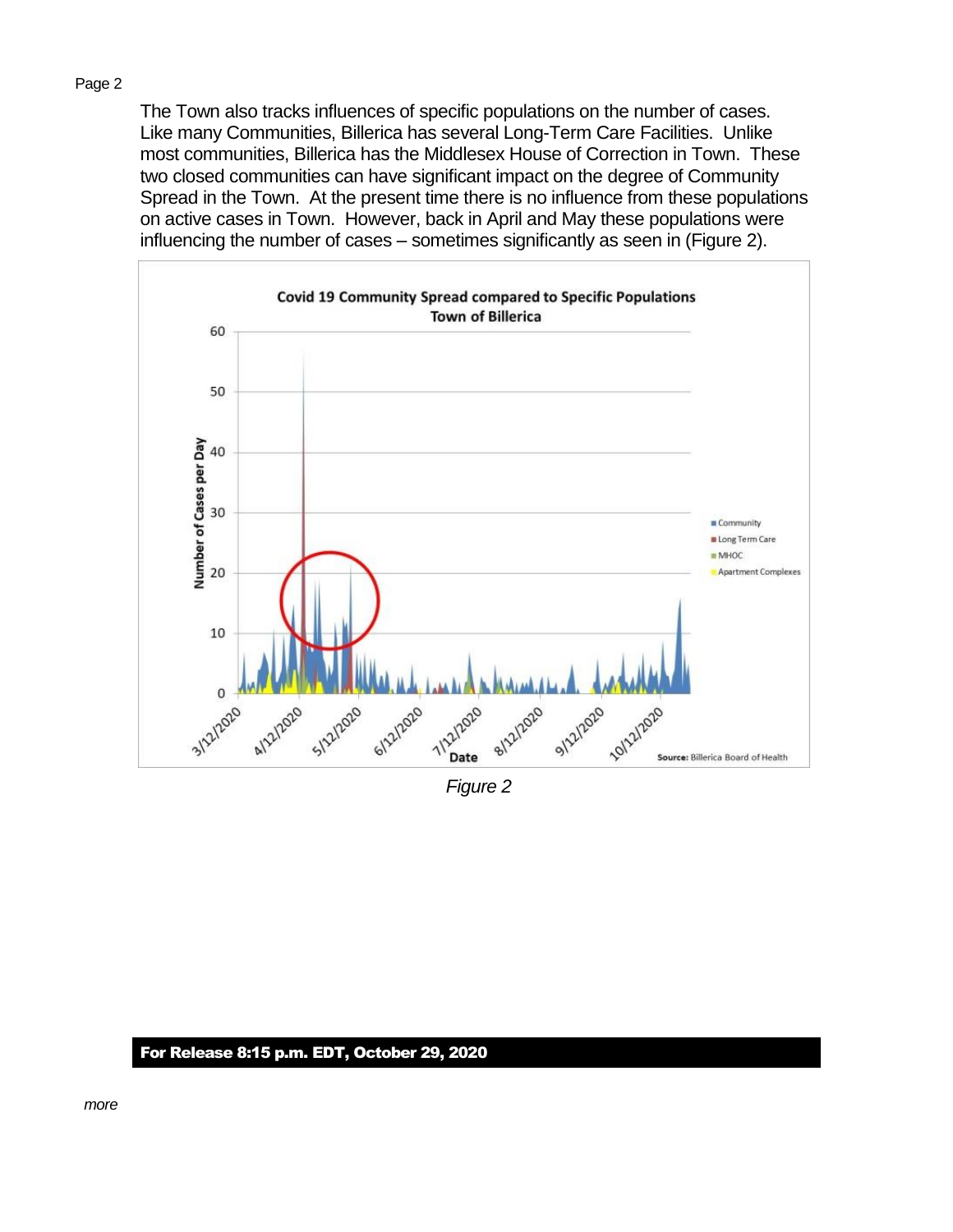Page 3

Unfortunately, Billerica is not immune to the recent spike in COVID 19 across the Commonwealth. A thoughtful examination of all recent cases reveals that the primary cause of spread within the community is small family gatherings. The Town has officially moved into a "High Risk Status" (Red) as seen below (Figure 3). The number of active cases is also on the incline (Figure 4). *Figure 3*







*Figure 4*

For Release 8:15 p.m. EDT, October 29, 2020